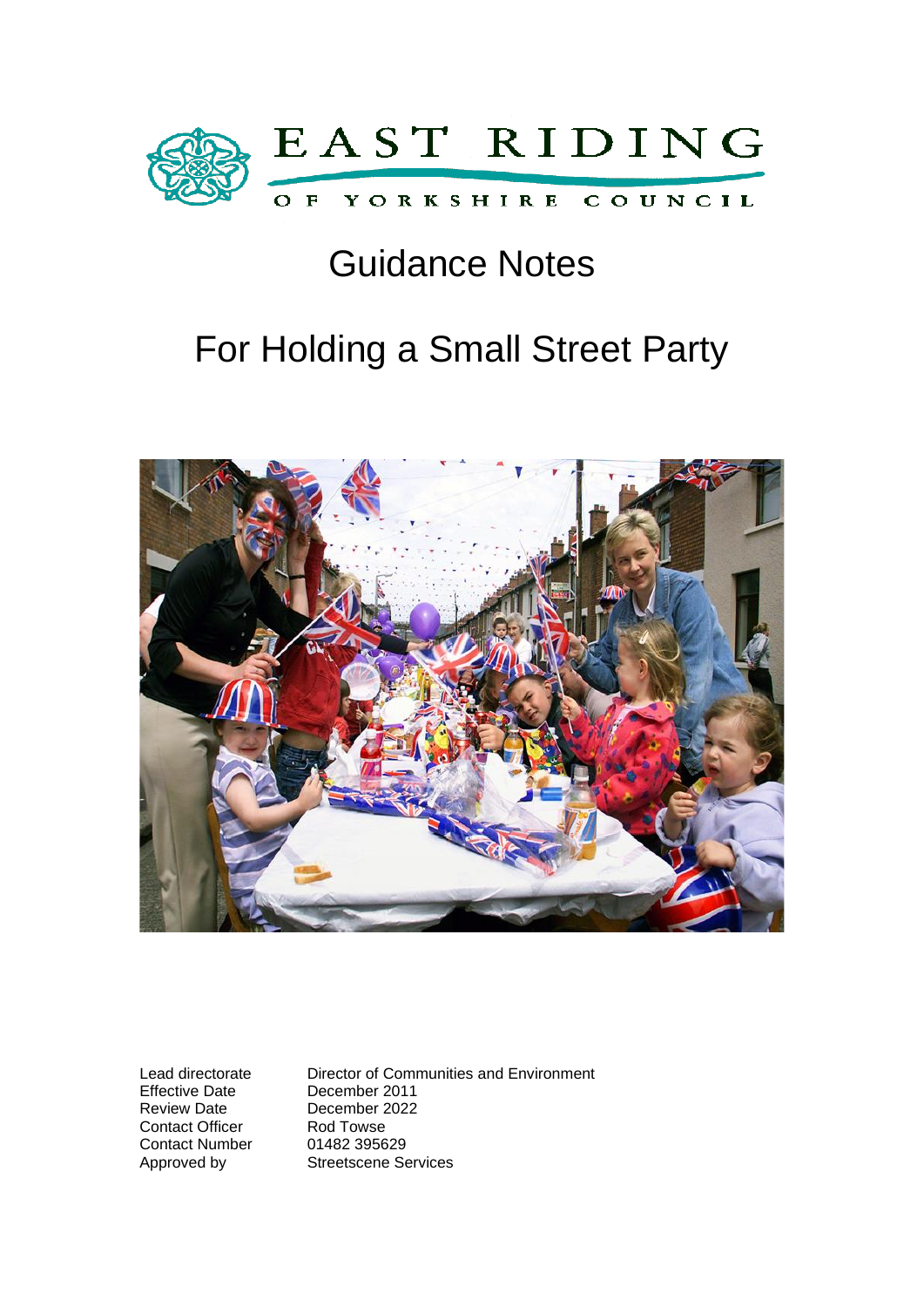### Introduction

Street parties are a traditional part of community life; they are a simple way for us to get to know our neighbours and meet members of the community whilst celebrating an event. We want to ensure you have a safe and enjoyable day, and we hope that this information will enable you to do so.

There are necessary measures that need to be put in place to ensure a safe and successful party. Here at East Riding, we are trying to keep the 'administration', that organisers have to carry out, proportionate to the size of the event. This guide relates to 'small' events and sets out measures that organisers need to carry out. We will also discuss at what point a 'small' event migrates to a 'large' event, requiring additional measures to be put in place.

### What sort of event does this apply to?

This guide applies to 'small' gatherings whereby groups of residents get together for an event. The main differences between 'small' street parties and 'large' street parties/ public events are listed below:

#### **'Small' street parties**

- 1 For residents and their family, friends and neighbours only.
- 2 Publicity only to residents.
- 3 No requirement for a licence if: - music is incidental to the event, AND - the event does not include the selling of goods or services, AND - alcohol is not for sale.
- 4 No formal risk assessment needed (but is advisable)
- 5 Self organised.
- 6 Public liability insurance advised.

#### **'Large' street parties or public events:**

- 1 Anyone can attend.
- 2 External publicity (such as newspaper).
- 3 Licences needed.<br>4 Formal risk assess
- Formal risk assessment required.
- 5 Public liability insurance essential.
- 6 Professional /skilled organisers / stewards and marshals are needed.

If your event is a large street party or public event you will require a licence agreement.

#### Please Note:

If the event involves the sale / supply of alcohol, late night refreshment after 2300 hours, the performance of plays, the showing of a film, the performance of live or recorded music, the performance of dance, provides boxing or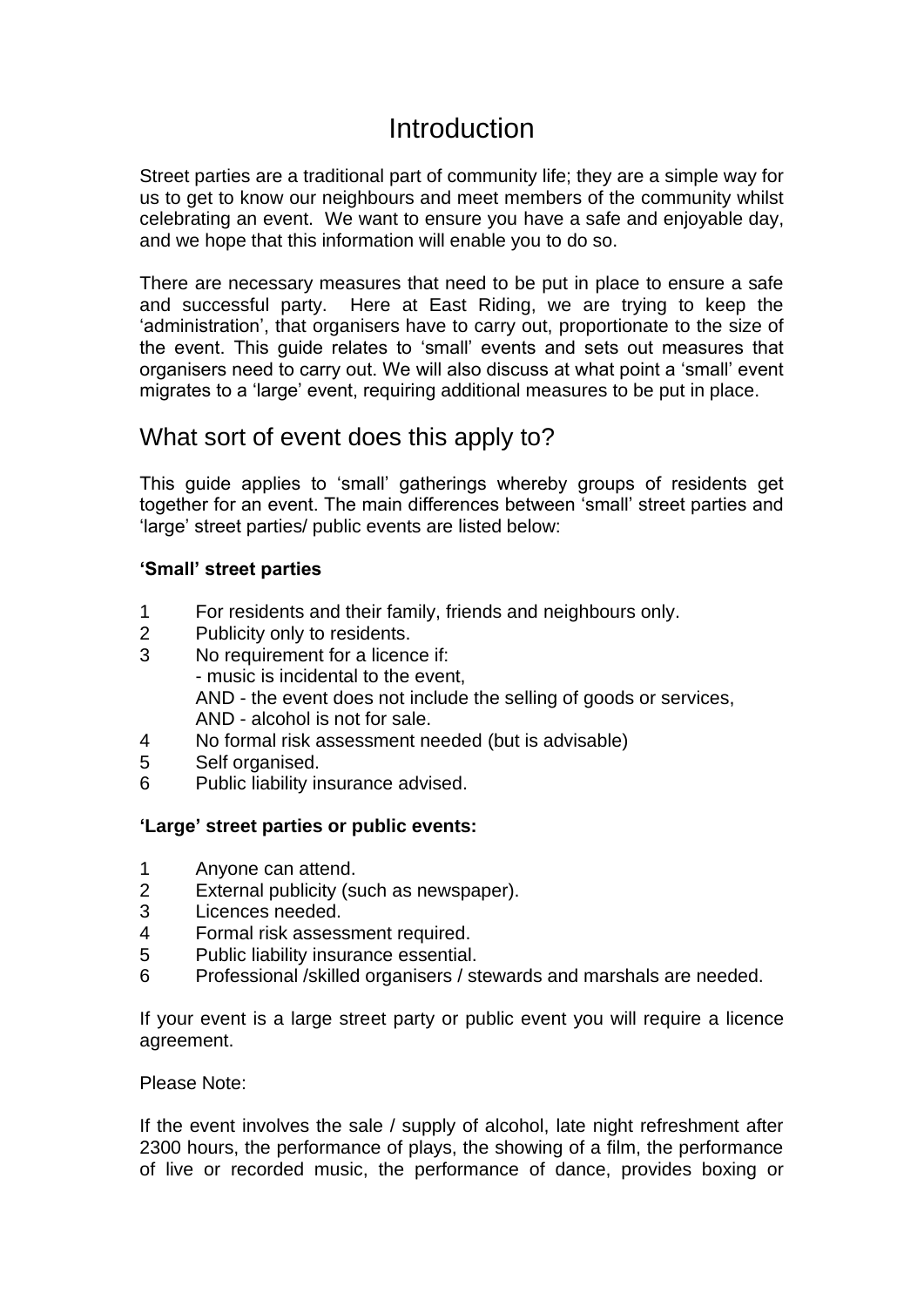wrestling entertainment, the performance of puppet shows, or provides entertainment of a similar description, then you may need approval under the Licensing Act 2003.

Also, if the street closure you are applying for is within a no drinking zone (to which you will be advised), and alcohol is likely to be consumed, you will need to seek a Temporary Events Notice to ensure an offence is not committed.

Please Contact the East Riding Yorkshire Council Licensing Officers for advice on: Tel 01482 396182 / 01482 396218 or: Email: [licensing@eastriding.gov.uk](mailto:licensing@eastriding.gov.uk)

#### **So what is needed?**

- **1 Approval to close the highway to vehicular traffic.**
- **2 Public liability insurance.**
- **3 Legal responsibilities.**
- **4 Organisers' responsibilities**

#### **1 Approval to close the highway to vehicular traffic**

In order to afford proper protection under the law, the road must be formally closed using a legal order, so that in the rare event that a motorist were to drive within the closed area, causing damage or injury, there would be full legal redress by the damaged parties. Without a formal road closure, you as the organiser could be held responsible for any loss or damage and liable to be prosecuted by the police for obstruction of the highway.

To organise a road closure, you will first need to contact The Streetscene Events Officer in order to discuss the feasibility of your request. This will take into account the likely disruption that the closure will have on traffic flows and diversion routes, public transport, and to the access of those living or working within the closure area, for example.

If agreed, you will be sent a form to complete which you must return giving details of the closure. You will also have to obtain supporting signatures from all the residents / businesses that would be affected by the closure. (they do not necessarily all need to sign or to agree, but we would expect at least 70% of those who do sign to be in favour of the event)

You, as the organiser, are responsible for the provision and the placing of all necessary traffic barriers, road closed signs, warning signs and cones which we may be able to assist you with to ensure the area is properly secured.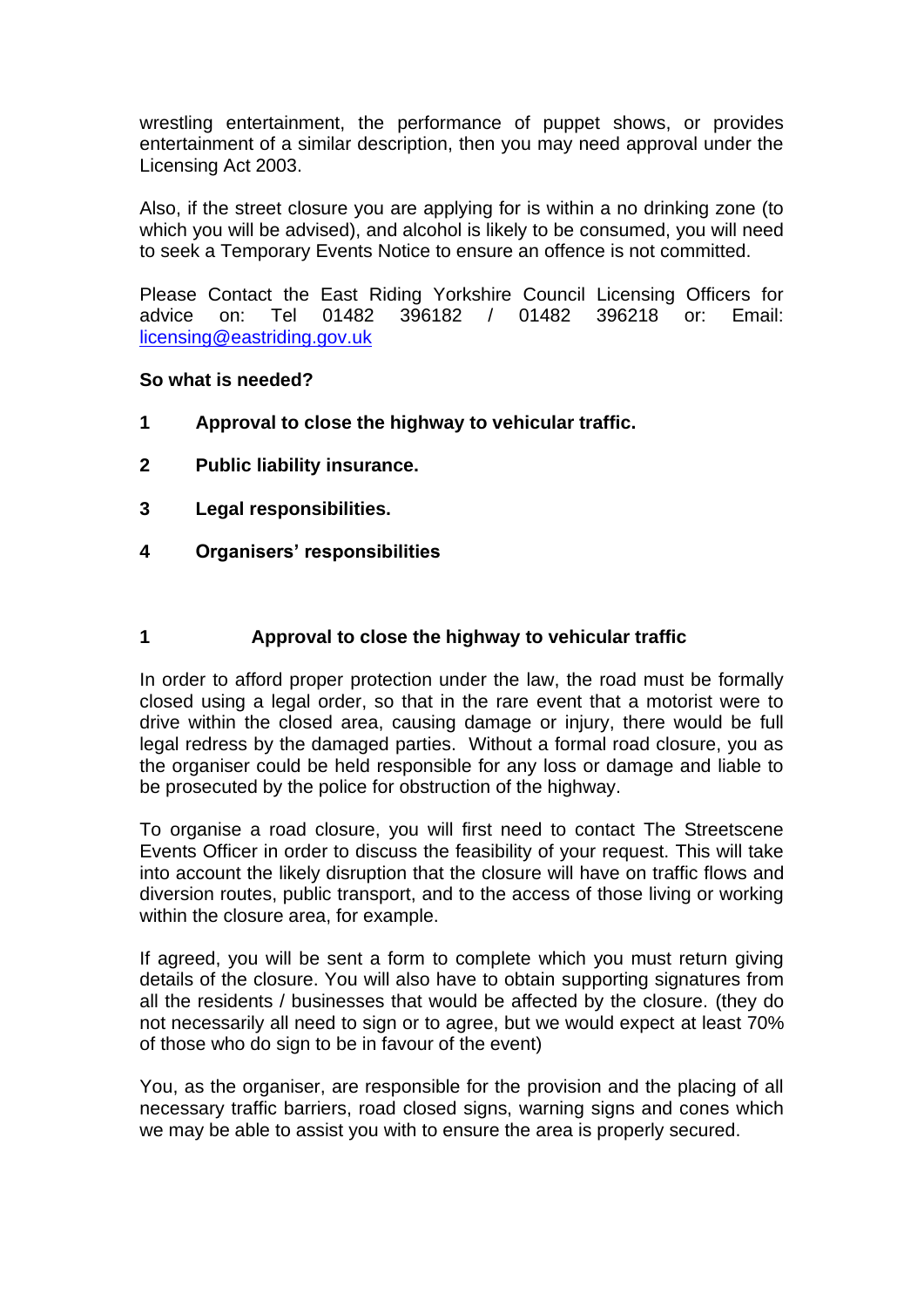Once agreed, your application will be processed; you will receive a number of laminated legal notices to erect on suitable street furniture around the closed area. You will have to remove and destroy these after the event.

The council does not charge for road closures in this circumstance.

Please note 56 days is the absolute minimum notice required by this council in order to process a legal road closure order.

#### **2 Public liability insurance**

The council strongly advises organisers of events to have in place public liability insurance to a level of at least two million pounds to cover the event or activity. Should you choose not to take out public liability insurance, you or your organisation could be held personally responsible for all actions, claims, costs and liabilities. This would be in respect of any loss, damage, injury or death suffered, or alleged to have been suffered, by any person in consequence of or arising out of any negligence on the part of the organiser or any member of the organisation.

The definition of event includes the setting up and clearing away.

The council will not be insisting that public liability insurance is sought before granting consent to organisers of 'small' street parties. This is your choice, but you do need to consider the above advice.

You may find it helpful to go on the Streets Alive website [\(www.streetparty.org.uk\)](http://www.streetparty.org.uk/) and The Big Lunch website [\(www.thebiglunch.com\)](http://www.thebiglunch.com/) for further advice regarding insurance costs.